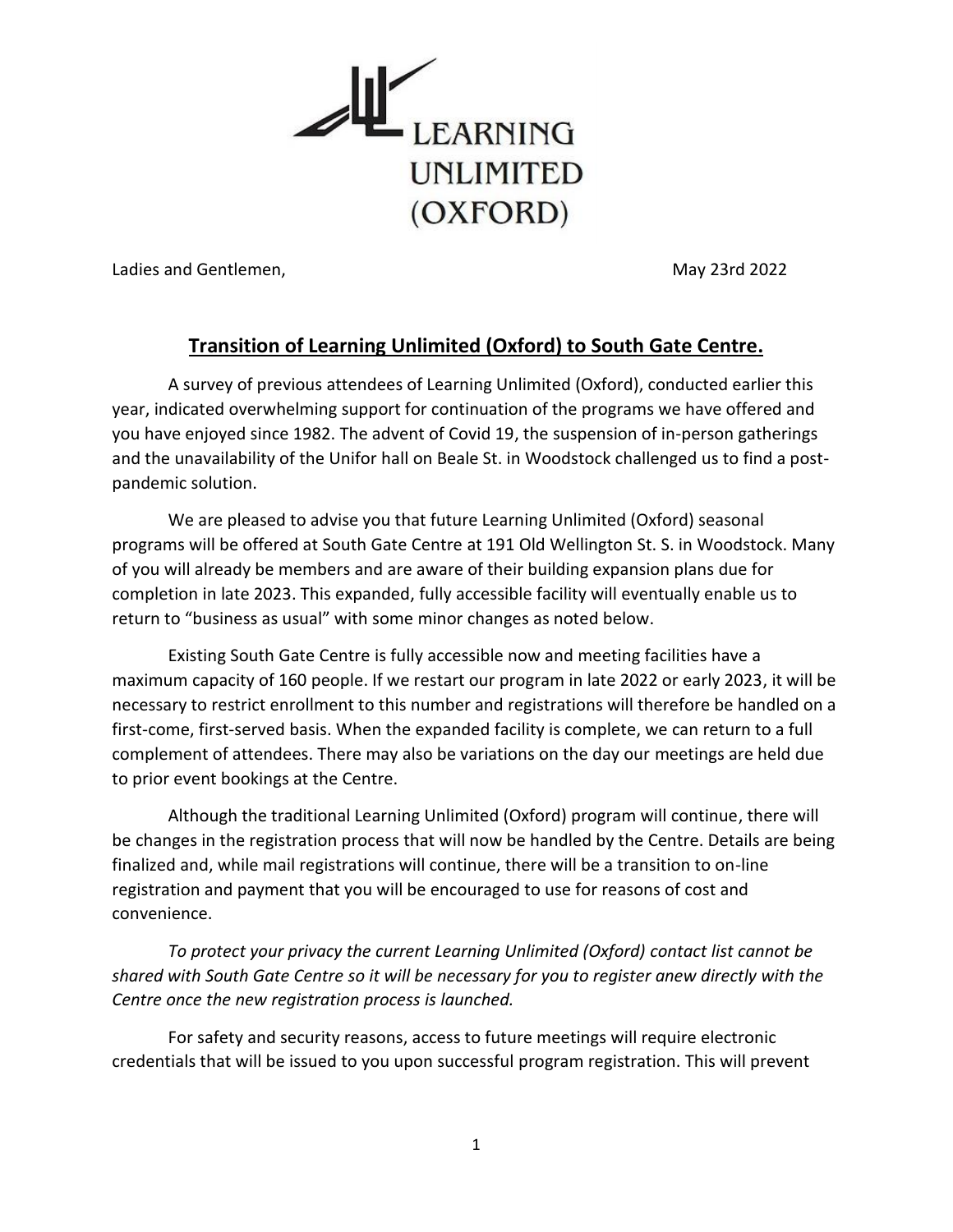unregistered walk-ins and enable the Centre to perform a roll call in the event of an emergency evacuation of the premises.

South Gate Centre has modern catering facilities to provide beverages, snacks and lunch with greater choice than we have previously been able to offer. All food items will require payment. Lunch prices are currently \$8. Desserts will be available for purchase and coffee will be complimentary. To reduce and reuse, you are welcome to bring your own beverage mug/glass.

The current Learning Unlimited (Oxford) website and email address will be cancelled and a section added to the "Programs" page of South Gate Centre's website to allow on-line registration and general inquiries [\(www.southgatectr/programs\)](http://www.southgatectr/programs). We encourage you to make use of this convenient resource and save it in your web browser "Favourites".

Seasonal enrollment fees will rise to \$40, a \$10 increase over the 2019 season. You do not have to be a member of South Gate Centre to attend Learning Unlimited (Oxford) sessions but, if you are, the seasonal fee will remain at \$30. We believe the additional convenience of the Centre including improved accessibility, state of the art audio-visual and more comfortable seats will more than offset the enrollment fee increase.

For your convenience, a preregistration form for future Learning Unlimited (Oxford) sessions is attached. Please complete all details and return to the address shown on the form. **Do not remit any payment yet.** This will enable us to contact you once we are ready to relaunch and start the formal registration process. In addition, announcements on social media, the local press, the Centre newsletter and by telephone will be made. As mentioned previously it may be necessary to restrict attendance to 160 on a first-come, first-served basis but all earlybird registrations will be retained pending return to full meeting complement. No personal information will be shared with third parties.

Learning Unlimited (Oxford) looks forward to partnering in the growth and success of the South Gate Centre while continuing with our founders' commitment to life-long learning in a safe, comfortable and highly social environment.

Yours sincerely,

Ken Westcar

President, on behalf of the Board.